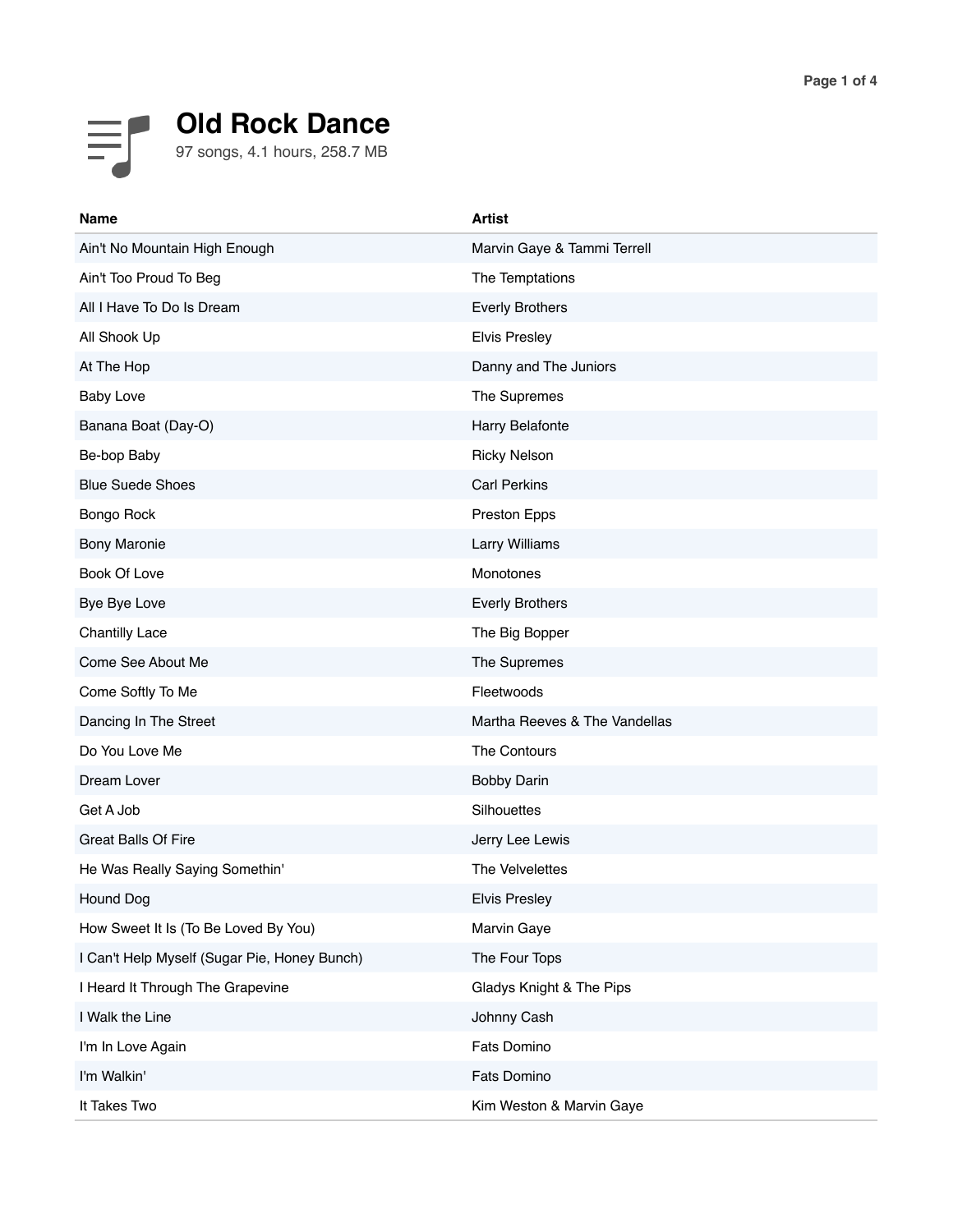

| <b>Name</b>                  | <b>Artist</b>                 |
|------------------------------|-------------------------------|
| It's The Same Old Song       | The Four Tops                 |
| Jenny Jenny                  | Little Richard                |
| Jim Dandy                    | Lavern Baker                  |
| Johnny B. Goode              | Chuck Berry                   |
| Keep a Knockin'              | <b>Little Richard</b>         |
| Let's Dance                  | <b>Chris Montez</b>           |
| Lonely Teardrops             | Jackie Wilson                 |
| Long Tall Sally              | Little Richard                |
| Lotta Lovin'                 | Gene Vincent                  |
| (Love Is Like A) Heat Wave   | Martha Reeves & The Vandellas |
| Love Is Strange              | Mickey & Sylvia               |
| Maybe                        | Chantels                      |
| Money (That's What I Want)   | <b>Barrett Strong</b>         |
| My Girl                      | The Temptations               |
| My Guy                       | Mary Wells                    |
| Needle In A Haystack         | The Velvelettes               |
| Nowhere To Run               | Martha Reeves & The Vandellas |
| Peggy Sue                    | <b>Buddy Holly</b>            |
| Peter Gunn Theme             | Ray Anthony                   |
| Please Mr. Postman           | The Marvelettes               |
| Poison Ivy                   | Coasters                      |
| Put Your Head On My Shoulder | Paul Anka                     |
| Raunchy                      | <b>Bill Justis</b>            |
| Raunchy                      | Ernie Freeman                 |
| Rebel-'Rouser                | Duane Eddy                    |
| Rock and Roll Music          | Chuck Berry                   |
| Rock Around The Clock        | Bill Haley and His Comets     |
| Rockin Robbin                | <b>Bobby Day</b>              |
| School Day                   | <b>Chuck Berry</b>            |
| Sea Cruise                   | Frankie Ford                  |
| Searchin'                    | Coasters                      |
| Shake, Rattle & Roll         | <b>Elvis Presley</b>          |
| Shop Around                  | The Miracles                  |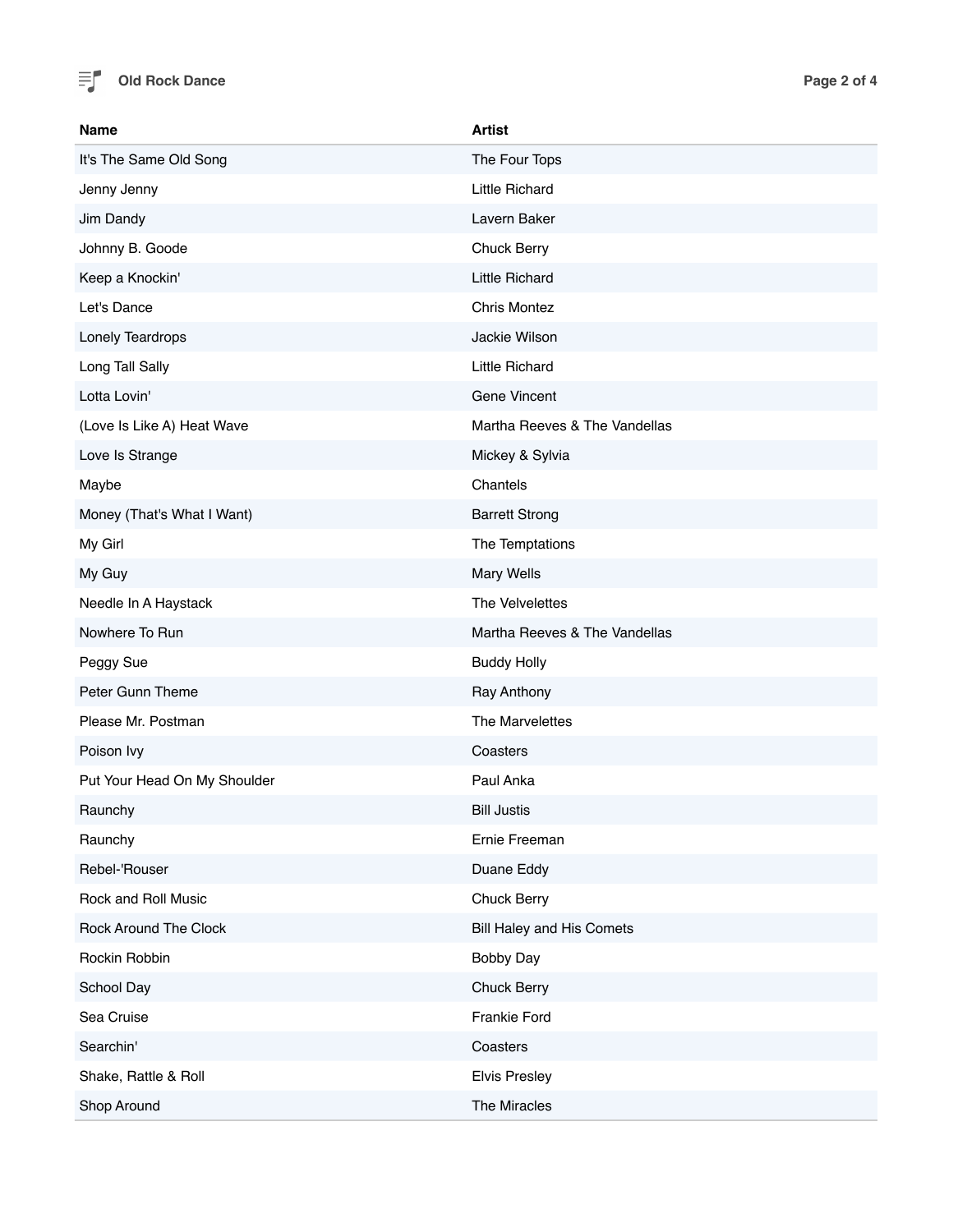

| <b>Name</b>                            | <b>Artist</b>                  |
|----------------------------------------|--------------------------------|
| Short Fat Fanny                        | Larry Williams                 |
| Shotgun                                | Jr. Walker & The All Stars     |
| <b>SHOUT</b>                           | <b>ISLEY BROTHERS</b>          |
| Since I Don't Have You                 | Skyliners                      |
| Splish Splash                          | <b>Bobby Darin</b>             |
| Stood Up                               | <b>Ricky Nelson</b>            |
| Stop! In The Name Of Love              | The Supremes                   |
| Sweet Little Sixteen                   | Chuck Berry                    |
| The Tears Of A Clown                   | Smokey Robinson & The Miracles |
| A Teenager In Love                     | Dion and The Belmonts          |
| Tequila                                | Champs                         |
| That'll Be The Day                     | Crickets                       |
| That's All Right                       | <b>Elvis Presley</b>           |
| That's Why                             | Jackie Wilson                  |
| This Old Heart Of Mine (Is Weak 4 You) | The Isley Brothers             |
| ('Til) I Kissed You                    | <b>Everly Brothers</b>         |
| Too Many Fish In The Sea               | The Marvelettes                |
| The Tracks Of My Tears                 | Smokey Robinson & The Miracles |
| <b>Tutti Frutti</b>                    | <b>Little Richard</b>          |
| The Twist                              | Chubby Checker                 |
| <b>Twist And Shout</b>                 | The Beatles                    |
| <b>Twist And Shout</b>                 | The Isley Brothers             |
| Uptight (Everything's Alright)         | Stevie Wonder                  |
| Wake Up Little Susie                   | <b>Everly Brothers</b>         |
| The Way You Do The Things You Do       | The Temptations                |
| What'd I Say                           | Ray Charles                    |
| Where Did Our Love Go                  | The Supremes                   |
| Whole Lotta Shakin' Goin' On           | Jerry Lee Lewis                |
| <b>Witch Doctor</b>                    | David Seville                  |
| Yakety Yak                             | Coasters                       |
| You Can't Hurry Love                   | The Supremes                   |
| You Really Got A Hold On Me            | Smokey Robinson & The Miracle  |
| Young Blood                            | Coasters                       |